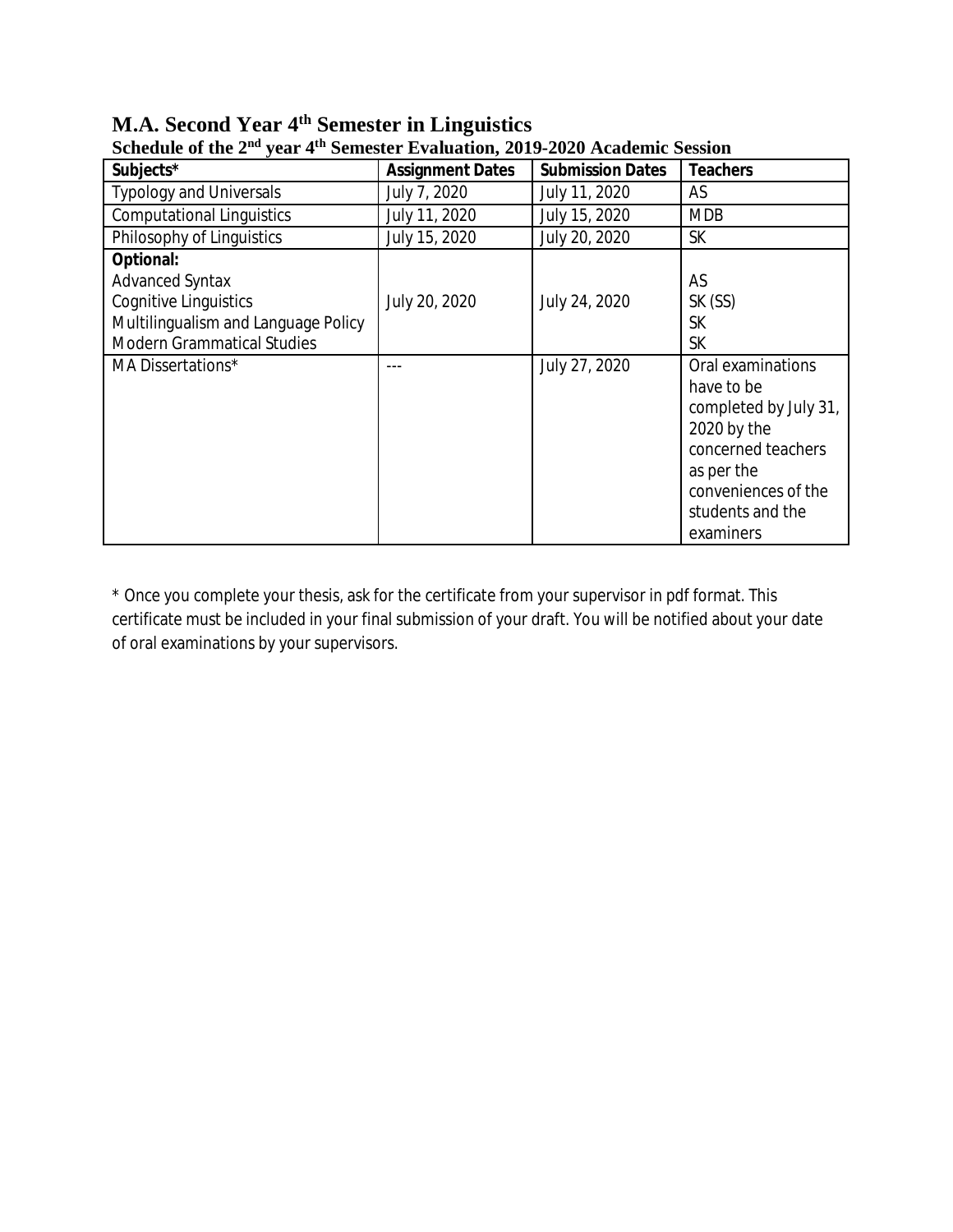# **M.A. Second Year 4 th semester Evaluation Schedule, Department of Economics.**

| Date                                                     | Name of the<br>teacher         | Paper                                                                                                                                              | Type of examination | Time                                       |
|----------------------------------------------------------|--------------------------------|----------------------------------------------------------------------------------------------------------------------------------------------------|---------------------|--------------------------------------------|
| Last date of<br>submission 30 <sup>th</sup><br>June 2020 | Prof.SushilHalder              | <b>Economics of Social</b><br><b>Sectors</b><br>PG/Eco 419                                                                                         | Home assignment     | Should be submitted by 12<br>PM 30.06.2020 |
| 25 <sup>th</sup> June 2020                               | Prof<br>AjitavaRaychaudhuri    | Special Topics I in<br>International<br>Economics<br>(Trade and<br>Development)<br>PG/Eco 414                                                      | Home assignment     | 2.30 PM-4.30 PM                            |
| 26 <sup>th</sup> June 2020                               |                                |                                                                                                                                                    |                     |                                            |
| 27 <sup>th</sup> June 2020                               | Prof. Malabika Roy             | Special Topics I in<br><b>Financial Economics</b><br>(Corporate Finance)<br>PG/Eco 411                                                             | Home assignment     | 2.30PM-4.30 PM                             |
| 28 <sup>th</sup> June 2020                               |                                |                                                                                                                                                    |                     |                                            |
| 29th June 2020                                           | Prof. Vivekananda<br>Mukherjee | <b>Public Economics II</b><br>PG/Eco 408                                                                                                           | Home assignment     | 2.30 PM-5PM                                |
| 30th June 2020                                           |                                |                                                                                                                                                    |                     |                                            |
| $1st$ July & $2nd$ July<br>2020                          | Prof. Siddhartha<br>Mitra      | Resource &<br>Environmental<br><b>Economics II</b><br>(Global Issues)<br>PG/Eco 409                                                                | Home assignment     | 12 noon 30.06.2020 to 12<br>noon 2.07.2020 |
| 3rd July 2020                                            | Prof. RajatAcharyya            | Special Topics II in<br>International<br>Economics<br>(Uncoordinated and<br><b>Coordinated Trade</b><br>Policies and<br>Regulations)<br>PG/Eco 415 | Viva                | 11:30 AM - 1:30 pm<br>2.30PM-3.30 PM       |
| $4th$ July 2020                                          | Prof. RajatAcharyya            | Special Topics II in<br>International<br>Economics                                                                                                 | Viva                | 1:30 AM $-$ 1:00 pm<br>2.30 PM-4.00 PM     |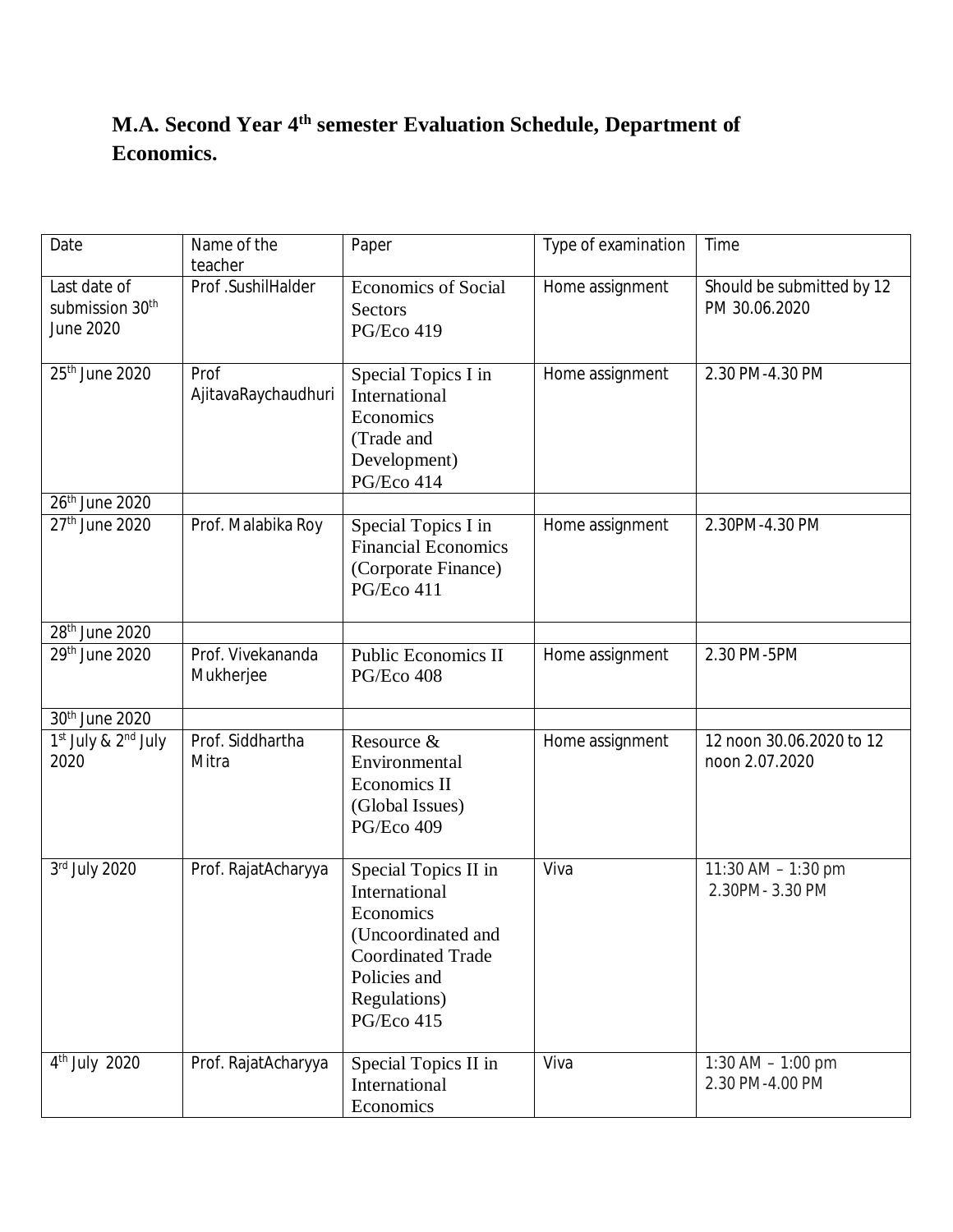|                                                                       |                                      | (Uncoordinated and<br><b>Coordinated Trade</b><br>Policies and<br>Regulations)<br>PG/Eco 415                                             |                 |                                                            |
|-----------------------------------------------------------------------|--------------------------------------|------------------------------------------------------------------------------------------------------------------------------------------|-----------------|------------------------------------------------------------|
| 5 <sup>th</sup> July 2020                                             |                                      |                                                                                                                                          |                 |                                                            |
| $6th$ -8 <sup>th</sup> July 2020                                      | Prof. SaikatSinha<br>Roy             | <b>International Economics</b><br>II (Money, BOP and<br>Exchange Rate)<br>PG/Eco/407<br>Pre-requisite:<br><b>International Economics</b> | Home Assignment | 12 noon 5.07.2020 to 12<br>noon 8.07.2020                  |
| 9 <sup>th</sup> July 2020                                             |                                      |                                                                                                                                          |                 |                                                            |
| 10 <sup>th</sup> July 2020                                            | Prof. ArpitaGhose&<br>Dr Poulomi Roy | Advanced<br><b>Econometrics II</b><br><b>PG/Eco 402</b>                                                                                  | Home Assignment | 2.30PM-5PM                                                 |
| 11 <sup>th</sup> July 2020                                            |                                      |                                                                                                                                          |                 |                                                            |
| $8th$ - 9 <sup>th</sup> July 2020<br>$12^{th} - 14^{th}$ July<br>2020 | Prof. Malabika Roy                   | Special Topics I in<br><b>Financial Economics</b><br>(Corporate Finance)<br>PG/Eco 411                                                   | Viva            | 2.30 PM-4.30 PM each day<br>(10-15 minutes per<br>student) |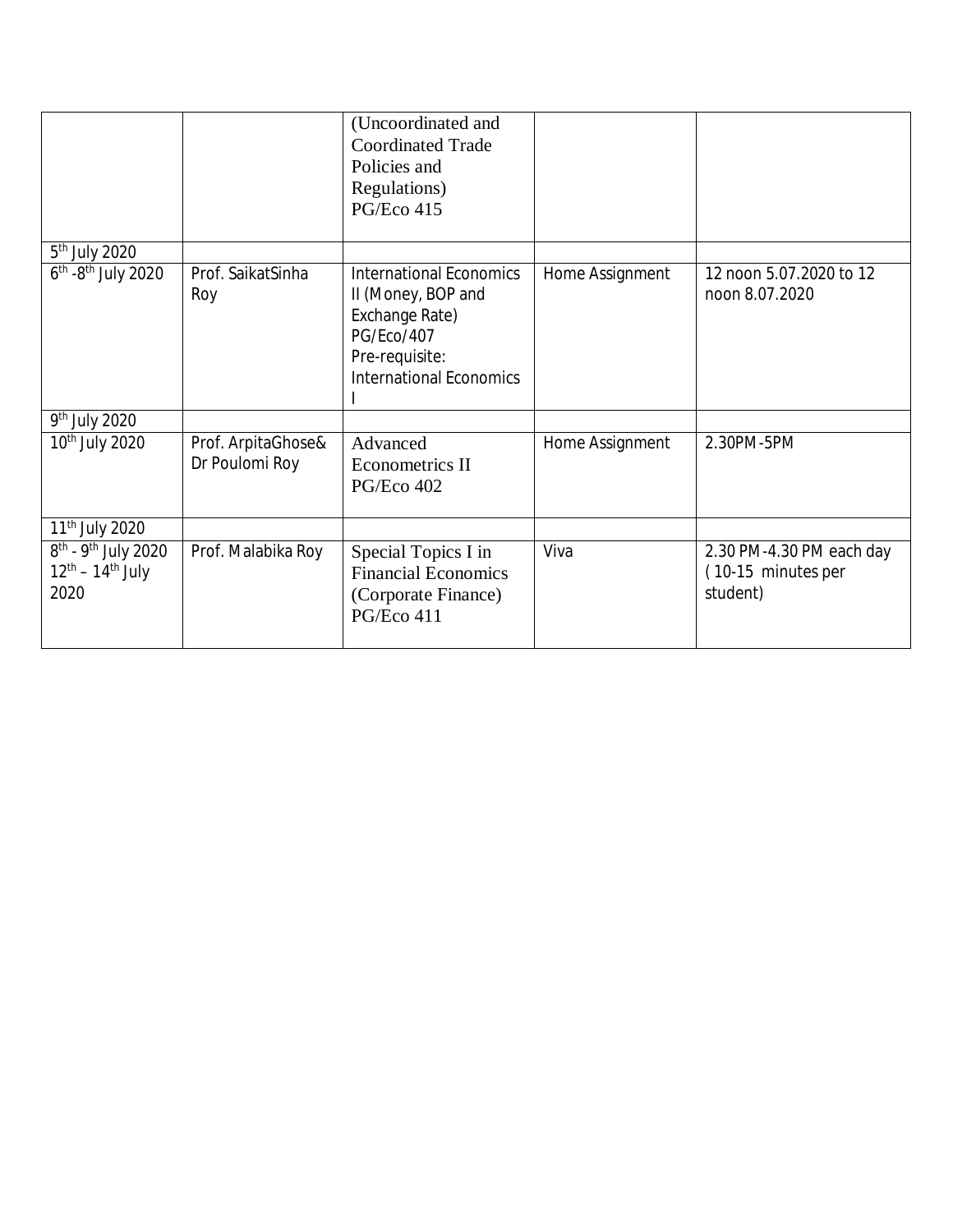## **Department Of Comparative Literature Schedule Of Final Semester M.A. Second Year 4th Semester And B.A. Third Year 6 th Semester Evaluations**

### **M.A.**

| Course 1 : Questions to be sent on $7/7/2020$ (Tue) [10 am] |                                            |  |  |  |
|-------------------------------------------------------------|--------------------------------------------|--|--|--|
| Answers to come in by $10/7/2020$ (Fri) [10 am]             |                                            |  |  |  |
| <b>PG/CL/4.1</b>                                            | Literary Transactions III   Kavita Panjabi |  |  |  |

Course 2 : Questions to be sent on **14/7/2020** (Tue) [10 am] Answers to come in by 17/7/2020 2020 (Fri) [10 am]

| <b>PG/CL/ 4.2a</b> | Literatures of Africa:<br>Course II       | <b>Kunal Chattopadhyay</b> |  |
|--------------------|-------------------------------------------|----------------------------|--|
| PG/CL/4.2b         | Literature of<br>Bangladesh: Course II    | <b>Sumit Kumar Barua</b>   |  |
| <b>PG/CL/4.2c</b>  | Literature of Canada:<br>Course II        | Suchorita Chattopadhyay    |  |
| <b>PG/CL/4.2d</b>  | Literature of Latin<br>America: Course II | Kavita Panjabi             |  |

#### Course 3 :. Questions to be sent on **21/7/2020** (Tue) [10 am]

Answers to come in by 24/7 2020 (Fri) [10 am]

| <b>PG/CL/4.3</b> | Cross Cultural Literary | Suchorita Chattopadhyay |  |
|------------------|-------------------------|-------------------------|--|
|                  | <b>Studies</b>          |                         |  |

Course 4 :. Questions to be sent on **28/7/2020** (Tue) [10 am]

Answers to come in by 31/7/2020 (Fri) [10 am]

| <b>PG/CL/4.4</b> | Event               | <b>Kunal Chattopadhyay</b> |  |
|------------------|---------------------|----------------------------|--|
| <b>PG/CL/4.5</b> | Translation Studies | Suchorita Chattopadhyay    |  |

### **B. A.**

Course 1 : Questions to be sent on **7/7/2020** (Tue) [10 am] Answers to come in by  $10/7/2020$  (Fri)  $[10 \text{ am}]$ 

| $\Delta$ a Sweis to come in by T0/1/2020 (TTI)   T0 and |                       |                            |  |
|---------------------------------------------------------|-----------------------|----------------------------|--|
| UG/CL/Core/6.1A                                         | আধনিক বাংলা সাহিতয ২  | <b>Sumit Kumar Barua</b>   |  |
| UG/CL/Core/6.1B                                         | Modern Bangla         | <b>Kunal Chattopadhyay</b> |  |
|                                                         | Literature in English |                            |  |
|                                                         | translation II        |                            |  |

Course 2 : Questions to be sent on **14/7/2020** (Tue) [10 am] Answers to come in by 17/7/2020 2020 (Fri) [10 am]